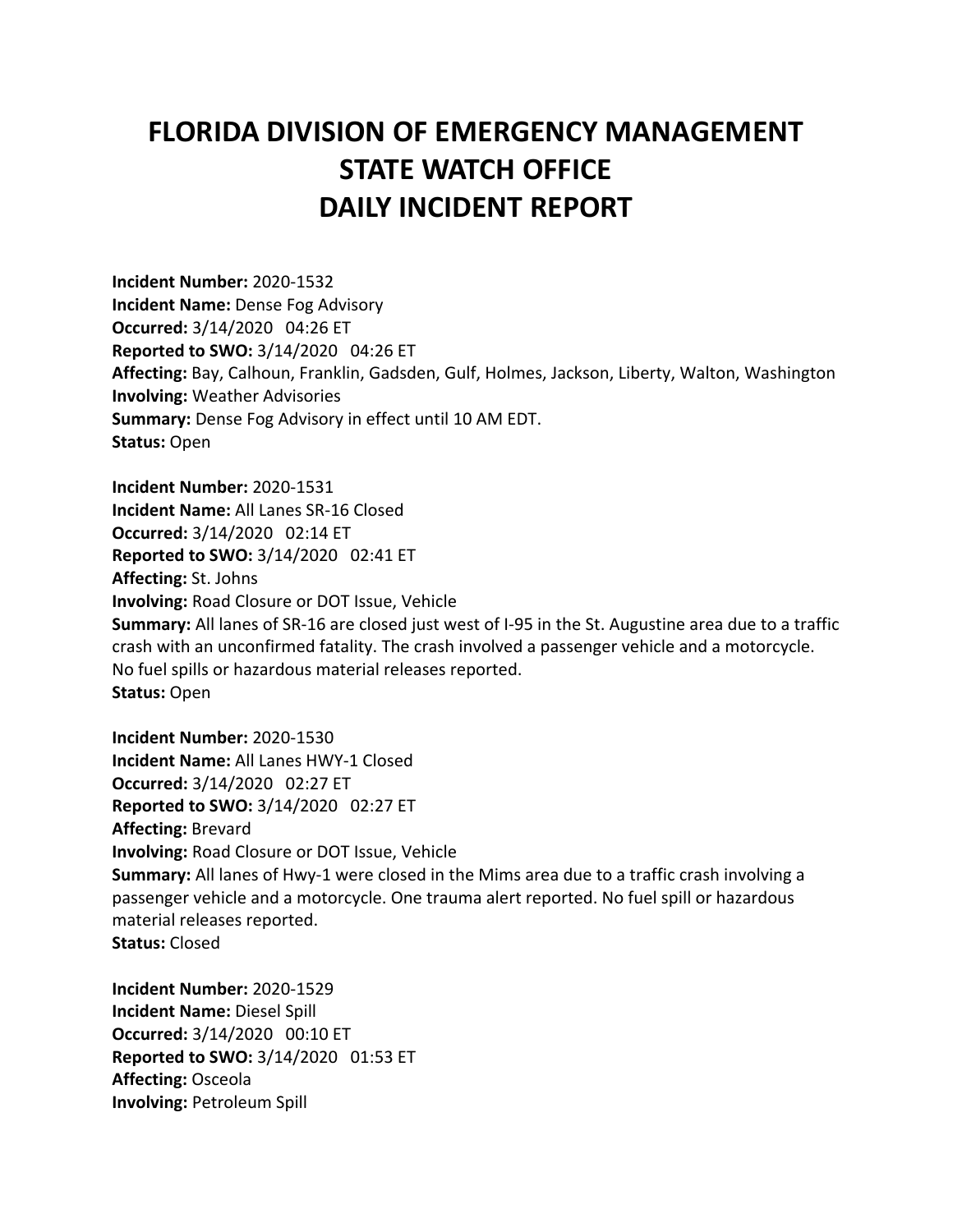**Summary:** An estimated 100 gallons of diesel spilled from a semi south of Orlando due to damage from road debris. No storm drains or waterways affected. Clean-up will be conducted by a private contractor. **Status:** Closed

**Incident Number:** 2020-1527 **Incident Name:** Sunken Vessel w/ Oil Release **Occurred:** 3/13/2020 21:00 ET **Reported to SWO:** 3/13/2020 21:13 ET **Affecting:** Miami-Dade **Involving:** Petroleum Spill **Summary:** Petroleum sheen reported in the North Miami Beach area. **Status:** Closed

**Incident Number:** 2020-1526 **Incident Name:** Petroleum Release **Occurred:** 3/13/2020 17:10 ET **Reported to SWO:** 3/13/2020 19:01 ET **Affecting:** Miami-Dade **Involving:** Marine Incident, Petroleum Spill **Summary:** Petroleum sheen reported in the Miami area due to two boats catching fire. **Status:** Closed

**Incident Number:** 2020-1523 **Incident Name:** Hammock River Way Wildfire **Occurred:** 3/13/2020 17:45 ET **Reported to SWO:** 3/13/2020 17:45 ET **Affecting:** Martin **Involving:** Fire **Summary:** 15 acre wildfire was reported near Indiantown. No injuries, evacuations or damages reported. The fire was last reported to be 80% contained. **Status:** Open

**Incident Number:** 2020-1522 **Incident Name:** Florida Turnpike SB Road Closure (MM 97) **Occurred:** 3/13/2020 17:13 ET **Reported to SWO:** 3/13/2020 17:43 ET **Affecting:** Palm Beach **Involving:** Road Closure or DOT Issue **Summary:** The southbound lanes of the Florida Turnpike were closed in the West Palm Beach area for about one hour due to a vehicle crash. **Status:** Closed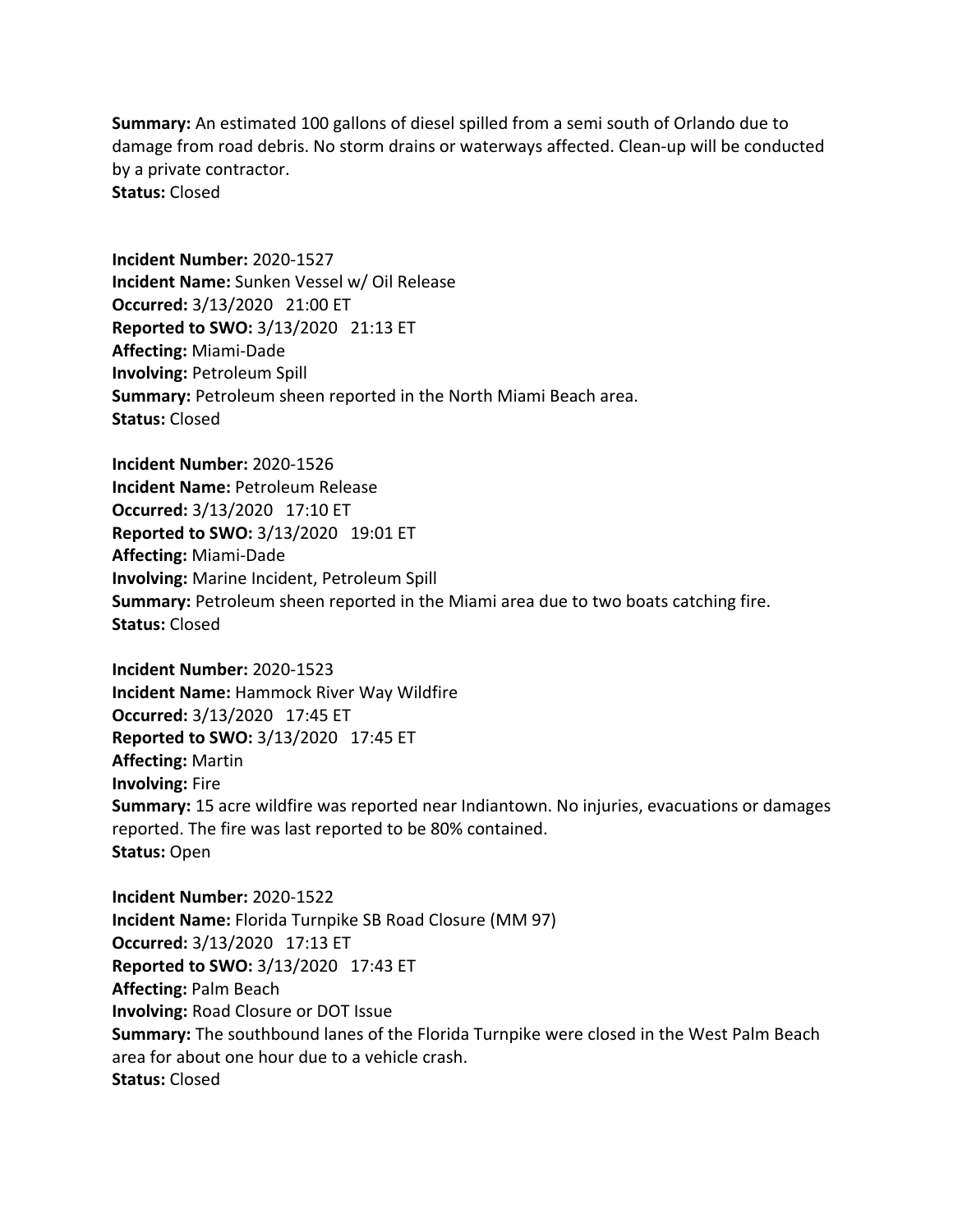**Incident Number:** 2020-1521 **Incident Name:** Ammonia Release **Occurred:** 3/10/2020 07:00 ET **Reported to SWO:** 3/13/2020 17:37 ET **Affecting:** Putnam **Involving:** Hazardous Materials **Summary:** An estimated 332 pounds of ammonia released into facility air ducks and potentially to the atmosphere due to a faulty valve. No injuries or evacuations reported. **Status:** Closed

**Incident Number:** 2020-1520 **Incident Name:** Powerline One Wildfire (2020-16-0192) **Occurred:** 3/13/2020 17:17 ET **Reported to SWO:** 3/13/2020 17:17 ET **Affecting:** Martin **Involving:** Fire **Summary:** Unknown sized wildfire reported in the Palm City area. No injuries, evacuations or damages reported. The fire was last reported to be 100% contained. **Status:** Closed

**Incident Number:** 2020-1519 **Incident Name:** Diesel Release **Occurred:** 3/13/2020 16:18 ET **Reported to SWO:** 3/13/2020 16:34 ET **Affecting:** Sumter **Involving:** Petroleum Spill **Summary:** Approximately 50 gallons of diesel spilled in the Bushnell area due to a tank falling off of a vehicle. The release entered a storm drain that discharges into a wetland. Local fire department responded and contained the spill. No clean-up actions reported. **Status:** Closed

**Incident Number:** 2020-1518 **Incident Name:** US-17 NB Road Closure **Occurred:** 3/13/2020 14:12 ET **Reported to SWO:** 3/13/2020 15:38 ET **Affecting:** DeSoto **Involving:** Road Closure or DOT Issue **Summary:** The northbound lanes of US-17 were closed for several hours in the Arcadia area due a traffic crash. One unconfirmed fatality reported. **Status:** Closed

**Incident Number:** 2020-1517 **Incident Name:** Unknown Hazmat Release **Occurred:** 3/13/2020 15:15 ET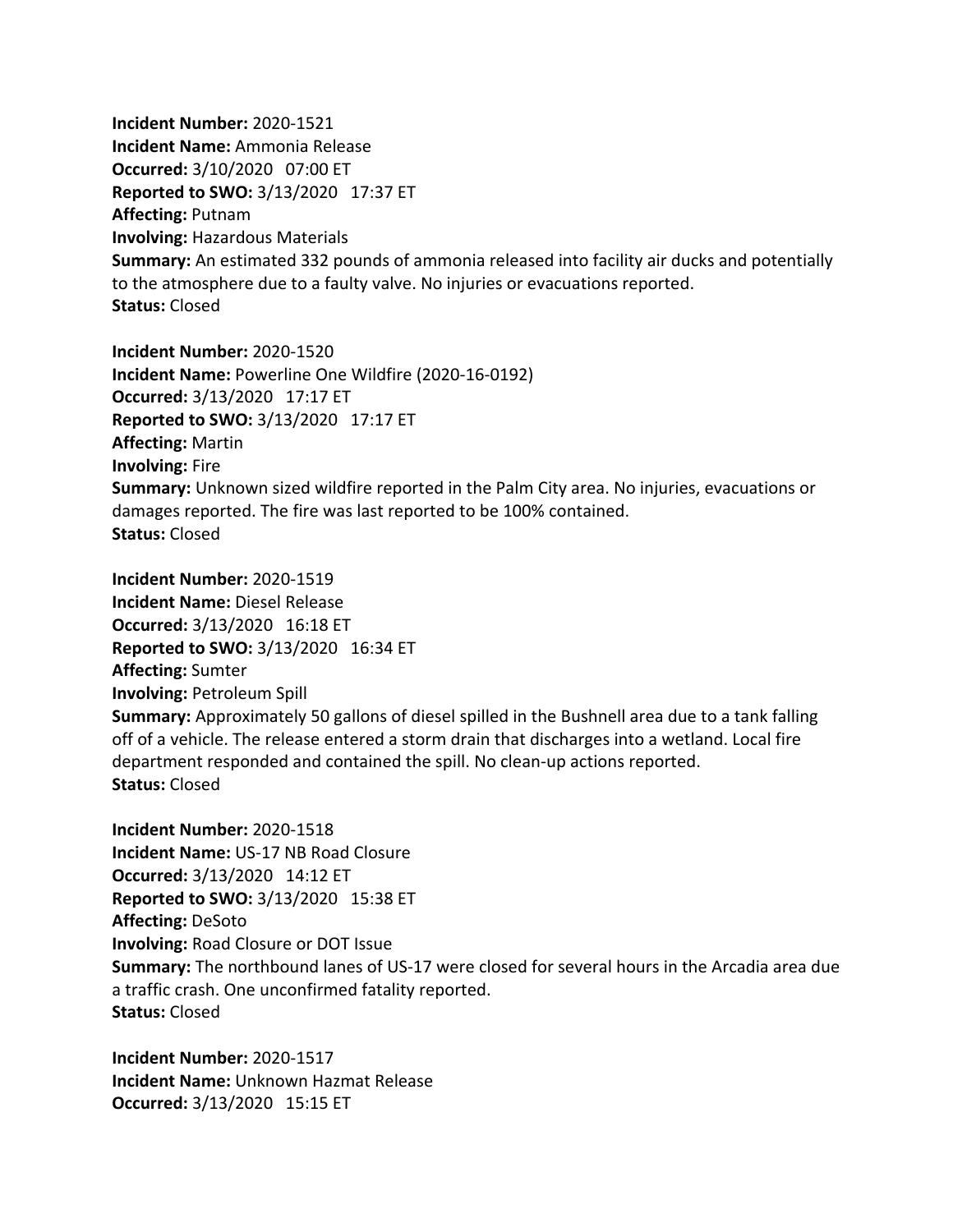**Reported to SWO:** 3/13/2020 15:37 ET **Affecting:** Palm Beach **Involving:** Hazardous Materials **Summary:** An unknown powder was released on a school bus in the Boynton Beach area. A student was reported to have thrown the powder on the school bus. The same student that caused the release was treated for minor injuries. **Status:** Closed

**Incident Number:** 2020-1516 **Incident Name:** I-75 SB Road Closure (MM 425) **Occurred:** 3/13/2020 14:45 ET **Reported to SWO:** 3/13/2020 14:59 ET **Affecting:** Columbia **Involving:** Road Closure or DOT Issue **Summary:** The southbound lanes of I-75 were closed in the Lake City area for almost two hours due a traffic crash. **Status:** Closed

**Incident Number:** 2020-1515 **Incident Name:** Wastewater Release **Occurred:** 3/12/2020 18:15 ET **Reported to SWO:** 3/13/2020 15:03 ET **Affecting:** Manatee **Involving:** Wastewater or Effluent Release **Summary:** 3,150 gallons of wastewater released from a lift station in the Bradenton area due to a mechanical failure. The release did enter a storm drain that discharges into a nearby retention pond. Clean-up conducted by the reporting party. **Status:** Closed

**Incident Number:** 2020-1512 **Incident Name:** Dense Fog Advisory **Occurred:** 3/13/2020 14:01 ET **Reported to SWO:** 3/13/2020 14:01 ET **Affecting:** Escambia, Okaloosa, Santa Rosa **Involving:** Weather Advisories **Summary:** Dense Fog Advisory issued from 9 PM CDT Friday night to 9 AM CDT Saturday morning. **Status:** Open

**Incident Number:** 2020-1511 **Incident Name:** Wastewater Release **Occurred:** 3/3/2020 15:30 ET **Reported to SWO:** 3/13/2020 13:31 ET **Affecting:** Lee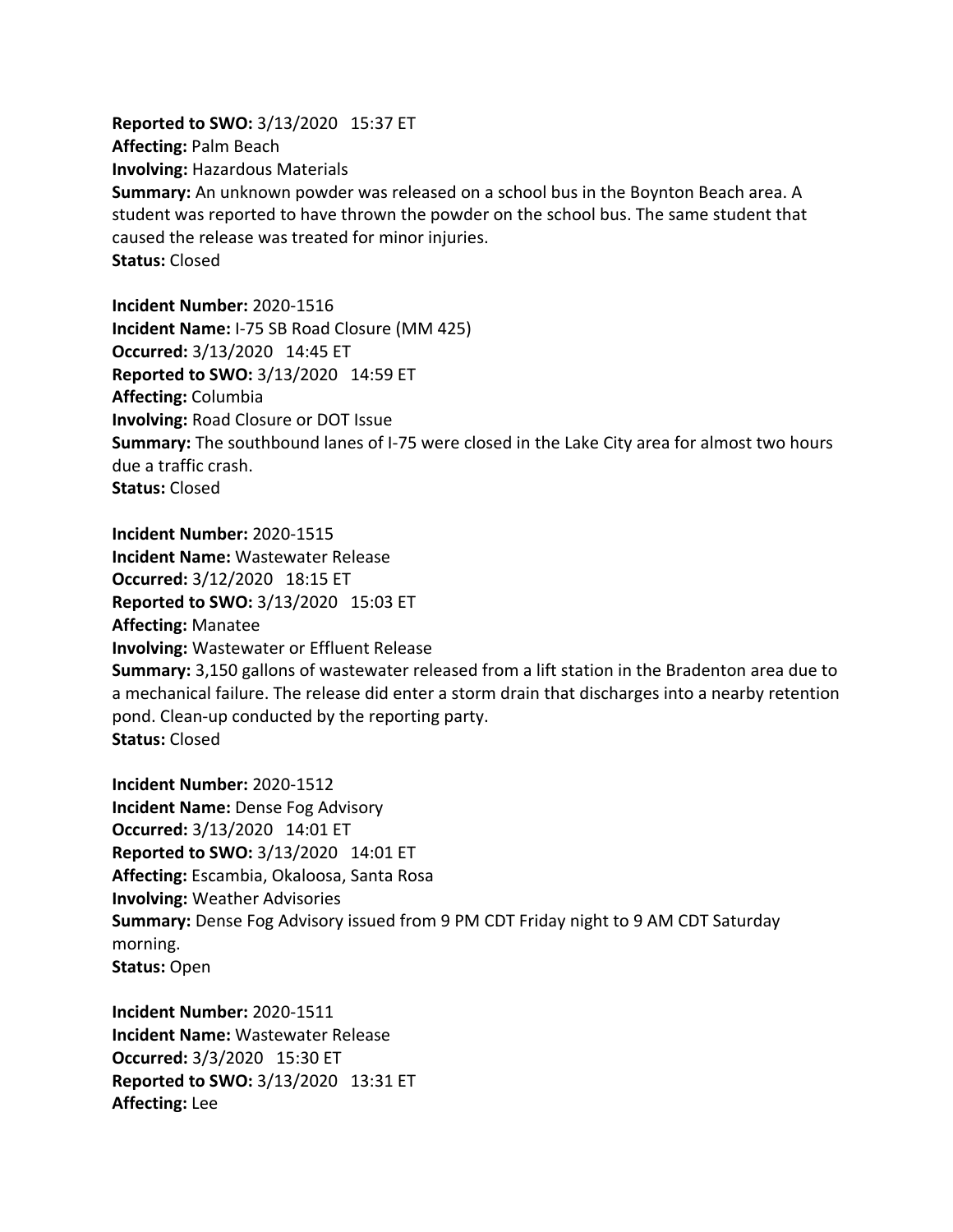**Involving:** Wastewater or Effluent Release

**Summary:** 96,000 gallons of wastewater released from an 8-inch force main in the Ft. Myers area. The release did enter a nearby canal. Clean-up conducted by the reporting party. **Status:** Closed

**Incident Number:** 2020-1510 **Incident Name:** Abandoned Drum **Occurred:** 3/13/2020 13:05 ET **Reported to SWO:** 3/13/2020 13:05 ET **Affecting:** Duval **Involving:** Petroleum Spill **Summary:** A drum washed ashore in Jacksonville. The drum smelled of diesel. No leaks reported. **Status:** Closed

**Incident Number:** 2020-1509 **Incident Name:** SR-817 Road Closure **Occurred:** 3/13/2020 10:46 ET **Reported to SWO:** 3/13/2020 13:02 ET **Affecting:** Broward **Involving:** Hazardous Materials, Road Closure or DOT Issue **Summary:** A natural gas leak was reported in the Sunrise area. No injuries, evacuations or fires reported. SR-817 was closed for several hours until the release was secured. **Status:** Closed

**Incident Number:** 2020-1508 **Incident Name:** Sunken Vessel w/ Petroleum Release **Occurred:** 3/13/2020 10:52 ET **Reported to SWO:** 3/13/2020 12:05 ET **Affecting:** Lee **Involving:** Petroleum Spill **Summary:** Petroleum sheen reported on a canal in the Fort Myers Beach area due to a sunken boat. **Status:** Closed

**Incident Number:** 2020-1507 **Incident Name:** CAP Mission 20-M-0108 **Occurred:** 3/13/2020 10:49 ET **Reported to SWO:** 3/13/2020 10:49 ET **Affecting:** Miami-Dade **Involving:** Search & Rescue **Summary:** The AFRCC opened a CAP Mission in the Miami area due to an activated ELT. The signal was later located and found to be non-distress. **Status:** Closed